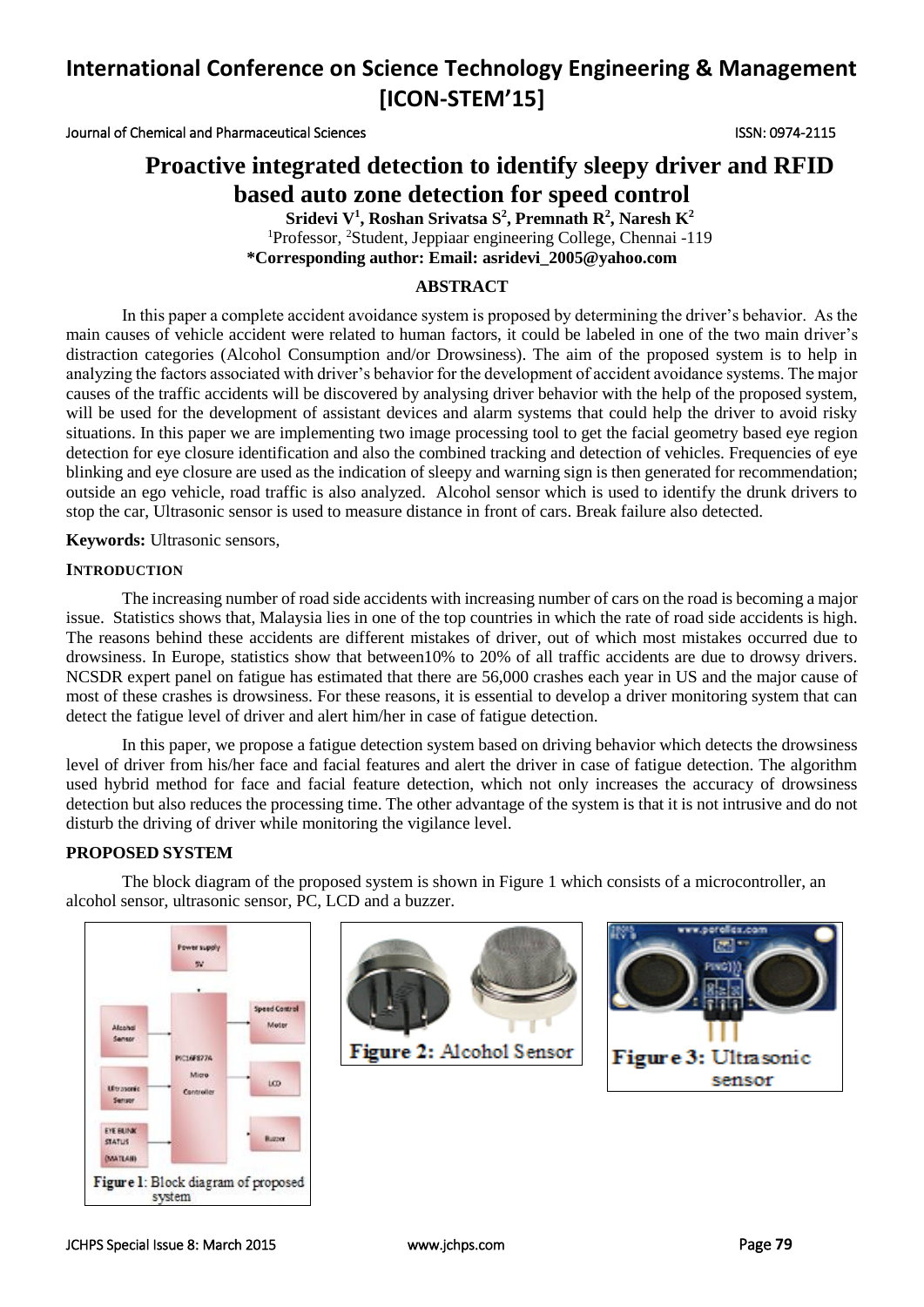#### Journal of Chemical and Pharmaceutical Sciences ISSN: 0974-2115



The alcohol sensors shown in Figure 2 contain two or three electrodes, rarely four, in contact with an electrolyte. The electrodes are fabricated by fixing a high surface area precious metal on to the porous hydrophobic membrane. The gas diffuses into the sensor, through the back side of the porous membrane to the working electrode where it is oxidized. This electrochemical reaction results in an electric current that passes through the external circuit. Changing the diffusion barrier allows the sensor manufacturer to tailor the sensor to a particular target gas concentration range. Since the diffusion barrier is basically mechanical, the calibration of electrochemical sensors tends to be more stable over time and so electrochemical sensor based instruments require much less maintenance than some other detection technologies.

Ultrasonic sensors shown in Figure 3 are based on measuring the properties of sound waves with frequency above the human audible range. They are based on: the Doppler effect, time of flight and the attenuation of sound waves. They are non-intrusive in that they do not require physical contact with the target, and can able to detect certain clear or shiny targets else obscured to some vision-based sensors. Ultrasonic sensors can offer a number of advantages over optical methods. Most notably, they can be used for measuring distance to any surface, including glass and liquids. Ranges vary from a few millimeters to around ten metres, without increasing the size of the device.

The DC Motor or Direct Current Motor is the most commonly used actuator for producing continuous movement and whose speed of rotation can be easily controlled, making them ideal for use in applications such as speed control, servo type control and positioning is required. L293D is a dual H-Bridge motor driver (Figure 4). So with one IC we can interface two DC motors which can be controlled in both clockwise and counter clockwise direction and if we have motor with fix direction of motion then we can make use of all the four I/Os to connect up to four Direct Current motors. L293D has peak output current of 1.2A per channel and output current of 600mA. For protection of circuit from back EMF output diodes are included within the IC. The output supply  $(VCC<sub>2</sub>)$  has a wide range from 4.5V - 36V. A simple schematic for interfacing a DC motor using L293D is shown in Figure 5. As seen in Figure 5, three pins are needed for interfacing a DC motor (A, B, Enable). If we want the o/p to be enabled completely then we can connect Enable to VCC and only 2 pins needed from controller to make the motor work.

## **HARDWARE IMPLEMENTATION OF PROPOSED SYSTEM**

Figure 6 shows the hardware layout of the proposed system. (i)The alcohol sensor, Webcam for eye blink are connected to the port A pins of the PIC microcontroller. (ii) Ultrasonic sensor and Brake detect are connected to the port B pins of pic controller. (iii)Yawn detection is identified with a set of MATLAB coding which is connected to PIC through RS 232 and MAX 232. (iv) The LCD used in this project is a 2\*16 display.

Alcohol sensor which is fixed at the steering section detects the alcoholic consumption of the driver. In MATLAB, image processing tool algorithm is developed to detect the driver drowsiness and to alert the driver and also to intimate to hardware to stop the car. Frequencies of eye blinking and eye closure are used as the indication of sleepy and warning sign is then generated for recommendation; outside an ego vehicle, road traffic is also analyzed. Ultrasonic sensor also employed to detect the distance between the front and the rear vehicles. If the distance seems to be very less, then an alert will be given to the driver to slow down the vehicle. If the speed is not reduced by the driver then an automatic braking will be activated to stop the vehicle. The flowchart shown in Figure 7 represents the signal flow from sensor and webcam to the microcontroller and the action taken to reduce the speed of the motor.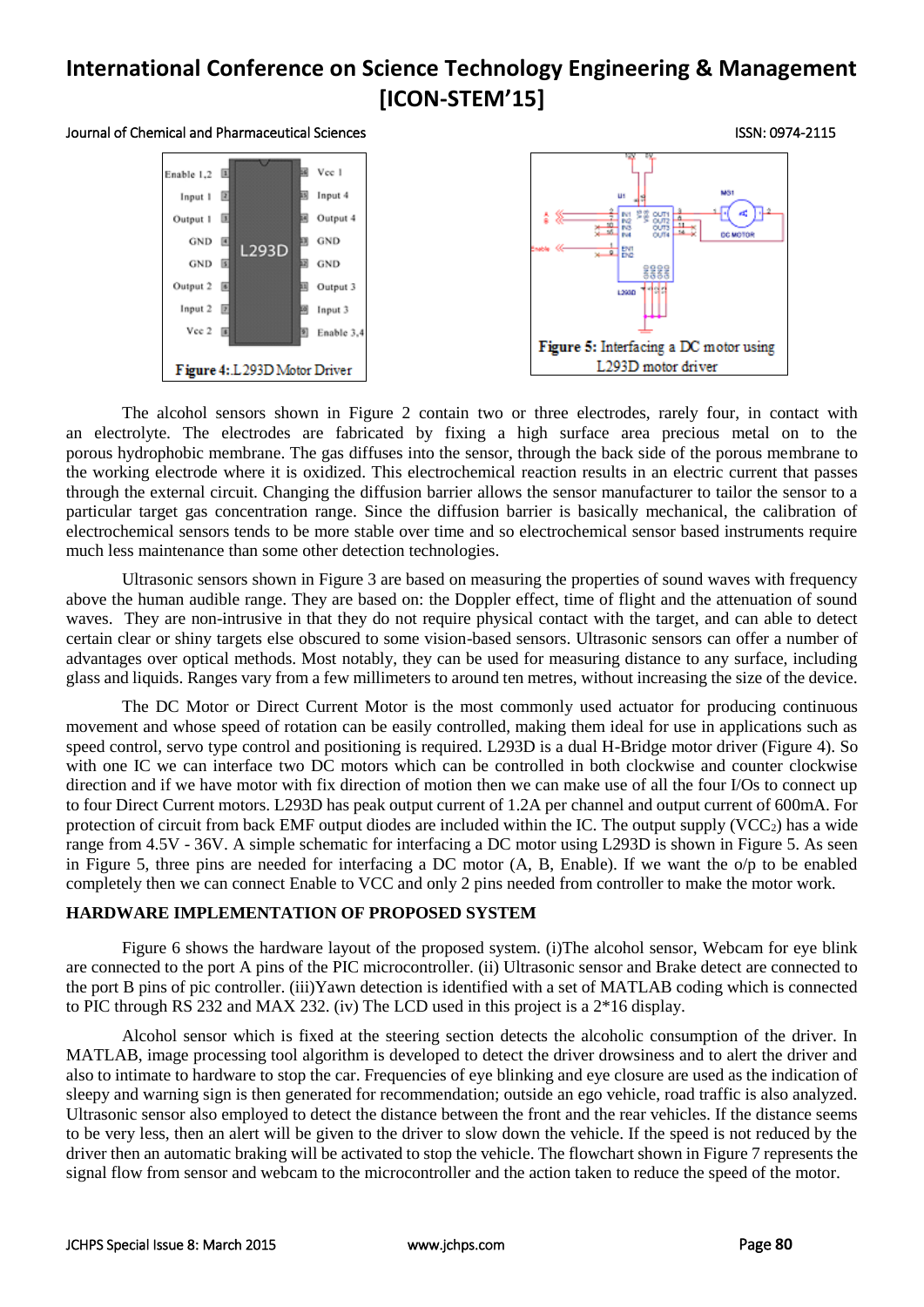Journal of Chemical and Pharmaceutical Sciences ISSN: 0974-2115





## **RESULTS AND DISCUSSION**

All the algorithms are implemented in MATLAB 7 and are these programs are tested in Windows XP 32bit operating system and 2 GB of RAM. This algorithm is tested with video images of the type shown in Figure 8-10. The Videos are converted in to sequence of frames for the purpose of testing. Table.1 shows the percentage error of the images and the average accuracy of the system is 96 %.



Figure 8: Normal Eve Position of the Driver



Figure 9: Closed Eye Detection of Sleepy Driver



Figure 10: Lip Detection of Driver

| Table.1. Percentage error of the images |  |  |
|-----------------------------------------|--|--|
|                                         |  |  |

| Video   | <b>Lavie.I.I electriage effort of the mages</b><br>Number of<br><b>Closed eyes</b><br>Eye detection<br>detection<br>frames |          | Lip detection |        |
|---------|----------------------------------------------------------------------------------------------------------------------------|----------|---------------|--------|
| Video A | 1050                                                                                                                       | $0.56\%$ | 1.08 %        | 0.076% |

## **CONCLUSION**

This paper describes the implementation of automatic speed reduction of the motor based on the drowsiness of the driver. In detail it describes a fatigue detection system based on driving behavior. The proposed system uses skin color pixels detection and VJ method for face detection. Facial feature detection is achieved by dividing the image into three parts and applying VJ method on each part of the image. For accurate detection of yawning and eyes status a threshold value is calculated dynamically and each coming frame is compared to the threshold value for drowsiness detection. The processing time for drowsiness detection decreases due to fast detection rate of face and facial features. The accuracy level of face and facial feature detection is increased due to application of hybrid method, which in turn increases the accuracy level of the whole system. The system is designed on software bases only and Matlab software is used for simulation. Since VGA camera is used for image acquisition, hence the system works in daylight only. Using of night vision camera in future might make the system able to detect drowsiness level of driver in nighttime as well.

## **REFERENCES**

B. G. S. Hyun Jae, Chung Ko Keun, Kim ,KwangSuk, Park, A Smart Health Monitoring Chair for Nonintrusive Measurement of Biological Signals, Information Technology in Biomedicine, IEEE Transactions on, vol. 16, pp. 150-158, 2012.

J. Z. Zutao Zhang, A new real-time eye tracking based on nonlinear unscented Kalman filter for monitoring driver fatigue, Journal of Control Theory and Applications, 8, 2010, 181-188.